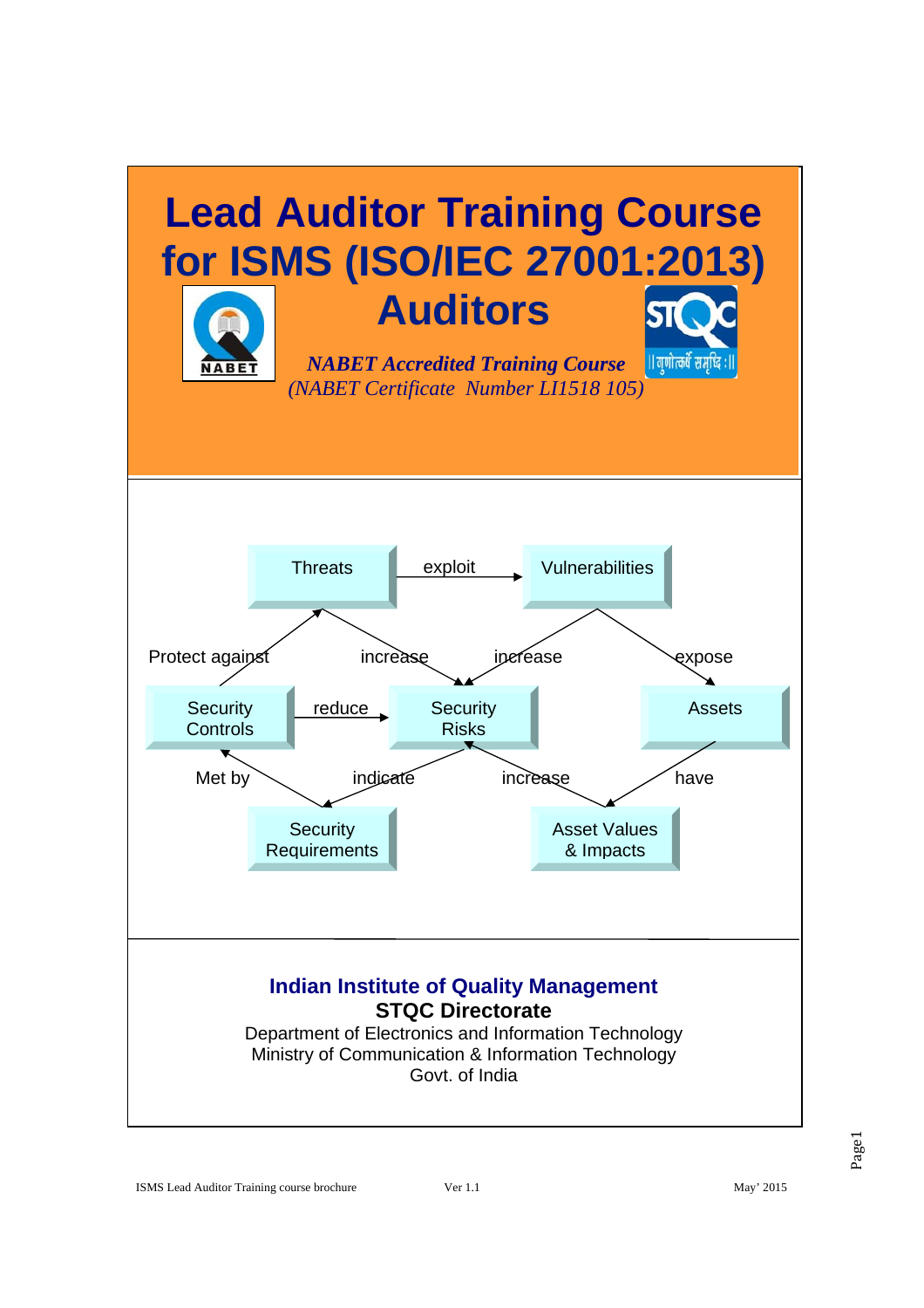# **About Lead Auditor Training Course for ISMS Auditors**

This course is designed for those who wish to become information security management system (ISMS) auditor/lead auditor. It is based on ISO 27001:2013

After Successful completion of this NABET accredited training course , the successful participants will satisfy the requirement related to registration to all grades of auditor registration scheme operated by NBQP ( National Board for Quality Promotion), one of the constituent Board of Quality Council of India. **Course objectives** 

The aim of this course is to provide students with the knowledge and skills required to perform first, second and third-party audits of information security management systems against ISO/IEC 27001 (with ISO/IEC 27002), in accordance with ISO 19011, ISO 27006 and ISO 17021, as applicable.

#### **Knowledge:**

- 1. Explain the purpose of an information security management system (ISMS) and the processes involved in establishing, implementing, operating, monitoring, reviewing and improving ISMS as defined in ISO/IEC 27001, including the significance of these for ISMS auditors.
- 2. Explain the purpose, content and interrelationship of ISO/IEC 27001, ISO/IEC 27002, ISO/IEC 27006 and the legislative framework relevant to ISMS.
- 3. Explain the role of an auditor to plan, conduct, report and follow up an ISMS audit in accordance with ISO 19011 and the criteria contained in ISO/IEC 27006.).

#### **Skill:**

- 4. Interpret the requirements of ISO/IEC 27001 and ISO/IEC 27006 in the context of an ISMS Audit
- 5. Understand the role of an auditor to plan, conduct, report and follow up an ISMS audit in accordance with ISO 19011.

## **Course contents**

The program is highly skill oriented and is based on Accelerated learning techniques. Following main topics suitably supported with a number of exercises (individual as well team exercises) are covered.

| ISMS concepts & benefits and legal   | ISMS standards and requirements |
|--------------------------------------|---------------------------------|
| framework                            |                                 |
| Risk Management, Incident Management | Business continuity management  |
| <b>Audit Concepts</b>                | <b>Audit Initiation</b>         |
| <b>Audit Preparation</b>             | <b>Audit Conduct</b>            |
| <b>Audit Reporting</b>               | Audit Follow-up                 |
| <b>ISMS</b> Certification Process    | Examination                     |

## **Who should attend**

This training course is meant for those who wish to become ISMS auditor/lead auditor. These may be Information security practitioners

 Information security officers / Managers ISMS designers

ISMS consultants

System managers / Administrators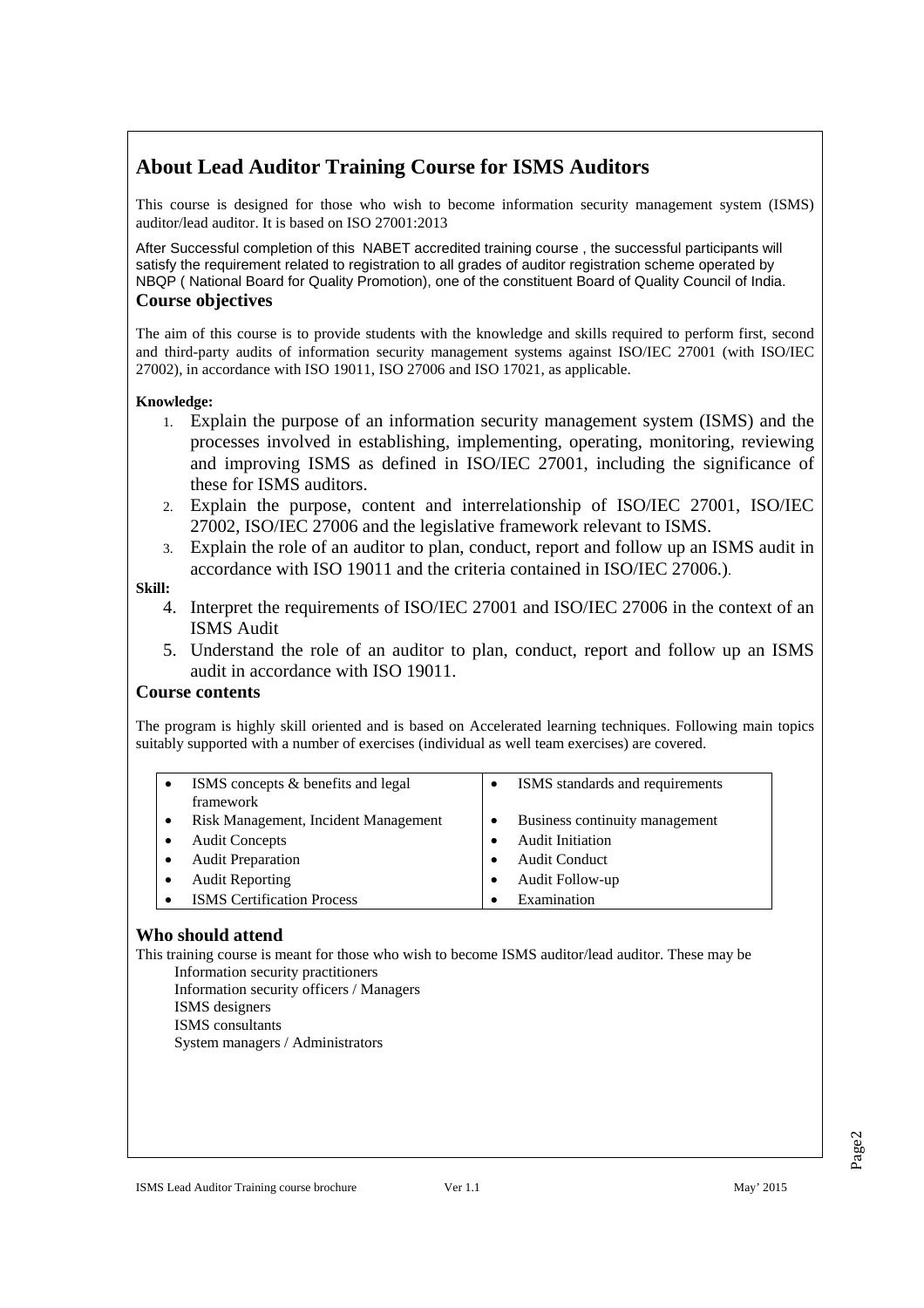#### **Pre-requisites**

Students must have completed three year diploma / graduation of education and are expected to have the following prior knowledge:

- **a) Management systems**  General understanding of Management system concepts including PDCA.
- **b) Information security management**
- Knowledge of the following information security management principles and concepts:
- awareness of the need for information security;
- the assignment of responsibility for information security;
- incorporating management commitment and the interests of stakeholders;
- enhancing societal values;
- using the results of risk assessments to determine appropriate controls to reach acceptable levels of risk;
- incorporating security as an essential element of information networks and systems;
- the active prevention and detection of information security incidents;
- ensuring a comprehensive approach to information security management;
- continual reassessment of information security and making of modifications as appropriate.

#### **c) ISO/IEC 27001**

Knowledge of the requirements of ISO/IEC 27001 (with ISO/IEC 27002) and the commonly used information security management terms and definitions, as given in ISO/IEC 27000.

The course focuses on teaching & developing ISMS audit skills and should not be looked as basis for learning ISMS. Please note that no prior knowledge as above may lead to unsuccessful completion of this course and the gaps in this knowledge may not be covered during this course.

## **Evaluation of Students and Cerificates**

For successful completion , the students are evaluated by Continuous Evaluation and a Written Examination. A certificate of "successful completion" will be issued to each student who will pass both the written examination and the continuous evaluation. Successful participants will be awarded IIQM, STQC certificate with NABET logo on it. Other participants shall get participation certificate from IIOM, STOC.

## **Course duration and Timings**

#### **The course duration is five days**.

The training course will be held 09:00 hrs (8:30Hrs on the first day) to 1945 hrs daily except on  $5<sup>th</sup>$  day, when it will be over by 1700 hrs

#### **Course material**

The delegates will receive standards (IS/ISO 27001 & IS/ISO 19011) for use during the course and course material consisting of

- ¾ Participants material
- $\triangleright$  Exercise manual
- $\triangleright$  Stationery

#### **Course fee:**

Rs 18000/- + Service Tax per participant. The course fee is non-residential.

#### **Other details**